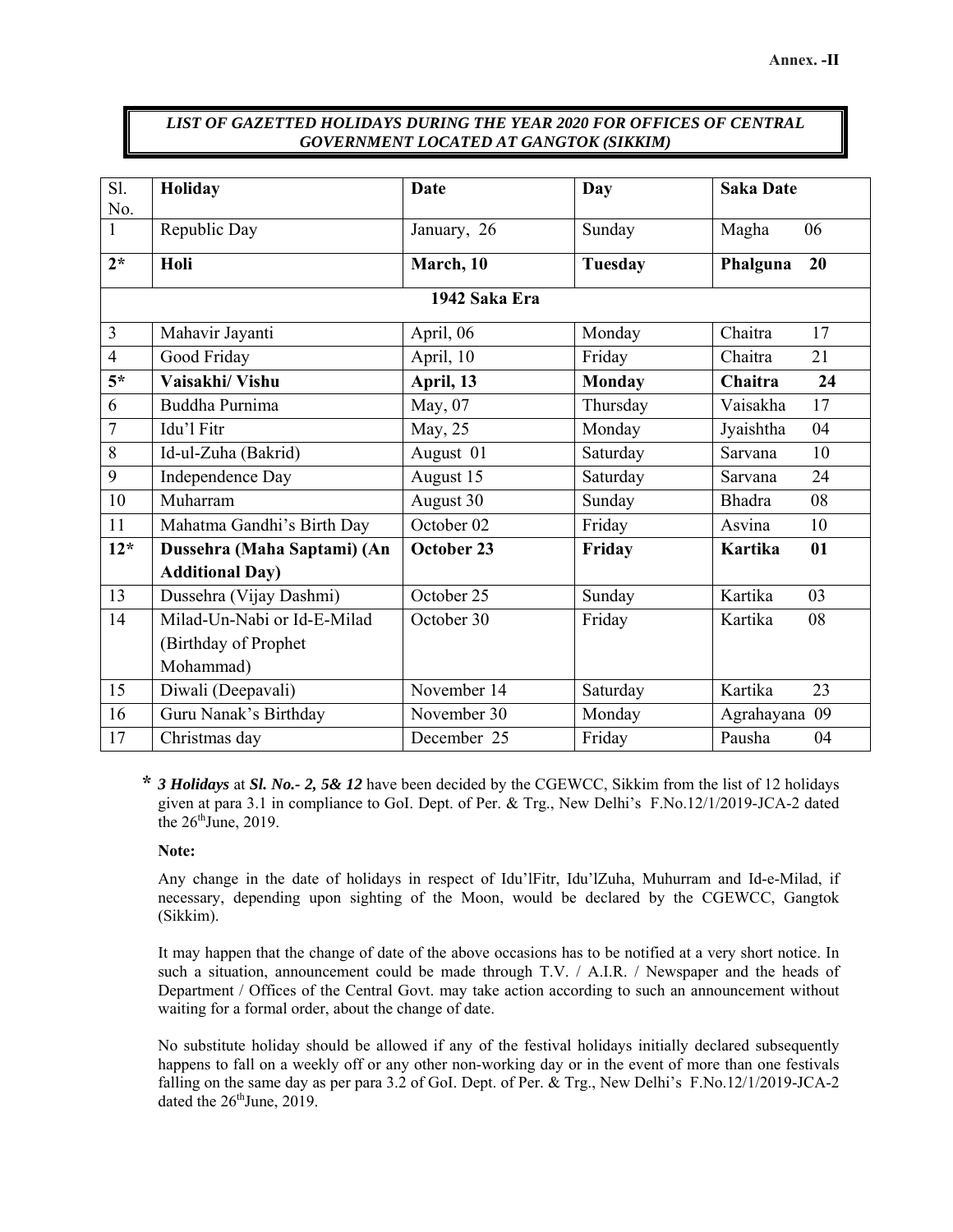## *LIST OF RESTICTED HOLIDAYS DURING THE YEAR 2020 FOR ADMINISTRATIVE OFFICES OF CENTRAL GOVERNMENT LOCATED AT DELHI/NEW DELHI*

| SI.<br>No.            | <b>Restricted Holidays</b>                                           | <b>Date</b>  | <b>Saka Date</b>       | Day       |  |  |  |  |
|-----------------------|----------------------------------------------------------------------|--------------|------------------------|-----------|--|--|--|--|
| <b>SAKA ERA, 1941</b> |                                                                      |              |                        |           |  |  |  |  |
| 1.                    | New Year's Day                                                       | January, 01  | Pausha 11              | Wednesday |  |  |  |  |
| 2.                    | Guru Gobind Singh's Birthday                                         | January, 02  | Pausha 12              | Thursday  |  |  |  |  |
| 3.                    | Lohri                                                                | January, 13  | Pausha 23              | Monday    |  |  |  |  |
| 4.                    | Makar Sankranti / Pongal                                             | January, 15  | Pausha 25              | Wednesday |  |  |  |  |
| 5.                    | Basanta Panchami / Sri Panchami                                      | January, 30  | Magha 10               | Thursday  |  |  |  |  |
| 6.                    | Guru Ravidas's Birthday                                              | February, 09 | Magha 20               | Sunday    |  |  |  |  |
| 7.                    | Swami Dayanand Saraswati Jayanti                                     | February, 18 | Magha 29               | Tuesday   |  |  |  |  |
| 8.                    | Sivaji Jayanti                                                       | February, 19 | Magha 30               | Wednesday |  |  |  |  |
| 9.                    | Maha Shivratri                                                       | February, 21 | Phalguna <sub>02</sub> | Friday    |  |  |  |  |
| 10.                   | Holika Dahan/ Dolyatra                                               | March, 09    | Phalguna 19            | Monday    |  |  |  |  |
| 11.                   | Hazarat Ali's Birthday                                               | March, 09    | Phalguna 19            | Monday    |  |  |  |  |
|                       | <b>SAKA ERA, 1942</b>                                                |              |                        |           |  |  |  |  |
| 12.                   | Chaitra Sukladi/ Gaudi Padva/ Ugadi/                                 | March, 25    | Chaitra 05             | Wednesday |  |  |  |  |
|                       | Cheti Chand                                                          |              |                        |           |  |  |  |  |
| 13.                   | Easter Sunday                                                        | April, 12    | Chaitra 23             | Sunday    |  |  |  |  |
|                       | 14. Vaisakhi/Vishu                                                   | April, 13    | Chaitra 24             | Monday    |  |  |  |  |
| 15.                   | Mesadi/ Vaisakhadi (Bengal) / Bahag<br>Bihu (Assam)                  | April, 14    | Chaitra 25             | Tuesday   |  |  |  |  |
| 16.                   | Guru Rabindranath's Tagore Birthday                                  | May, 08      | Vaisakha 18            | Friday    |  |  |  |  |
| 17.                   | Jamat-Ul-Vida                                                        | May, 22      | Jyaishtha 01           | Friday    |  |  |  |  |
| 18.                   | Rath Yatra                                                           | June, 23     | Ashadha 02             | Tuesday   |  |  |  |  |
| 19.                   | Raksha Bandhan                                                       | August, 03   | Sarvana 12             | Monday    |  |  |  |  |
| 20.                   | Janmasthami (Smarta)                                                 | August, 11   | Sarvana 20             | Tuesday   |  |  |  |  |
| 21.                   | Parsi New Year's day /Nauraj                                         | August, 16   | Sarvana 25             | Sunday    |  |  |  |  |
| 22.                   | Vinayaka Chaturthi/Ganesh Chaturthi                                  | August, 22   | Sarvana 31             | Saturday  |  |  |  |  |
| 23.                   | Onam or Thiru Onam Day                                               | August, 31   | Bhadra, 09             | Monday    |  |  |  |  |
| 24.                   | Dussehra (Maha Saptami) (Additional)                                 | October, 23  | Kartika, 01            | Friday    |  |  |  |  |
| 25.                   | Dussehra<br>(Maha<br>Ashtami)<br>(Additional)                        | October, 24  | Kartika, 02            | Saturday  |  |  |  |  |
|                       | 26. Vijay Dashmi (Bengal, Kerala)                                    | October, 26  | Kartika, 04            | Monday    |  |  |  |  |
| 27.                   | Maharishi Valmiki's Birthday                                         | October, 31  | Kartika, 09            | Saturday  |  |  |  |  |
| 28.                   | Karaka Chaturthi (Karwa Chouth)                                      | November, 04 | Kartika, 13            | Wednesday |  |  |  |  |
| 29.                   | Narka Chaturdasi                                                     | November, 14 | Kartika, 23            | Saturday  |  |  |  |  |
| 30.                   | Govardhan Puja                                                       | November, 15 | Kartika, 24            | Sunday    |  |  |  |  |
| 31.                   | Bhai Duj                                                             | November, 16 | Kartika, 25            | Monday    |  |  |  |  |
| 32.                   | Sashthi<br>Pratihar<br>Sashthi<br>Surya<br><b>or</b><br>(Chhat Puja) | November, 20 | Kartika, 29            | Friday    |  |  |  |  |
| 33.                   | Guru Teg Bahadur's Martyrdom Day                                     | November, 24 | Agrahayana<br>03       | Tuesday   |  |  |  |  |
| 34.                   | Christmas Eve                                                        | December, 24 | Pausha, 03             | Thursday  |  |  |  |  |